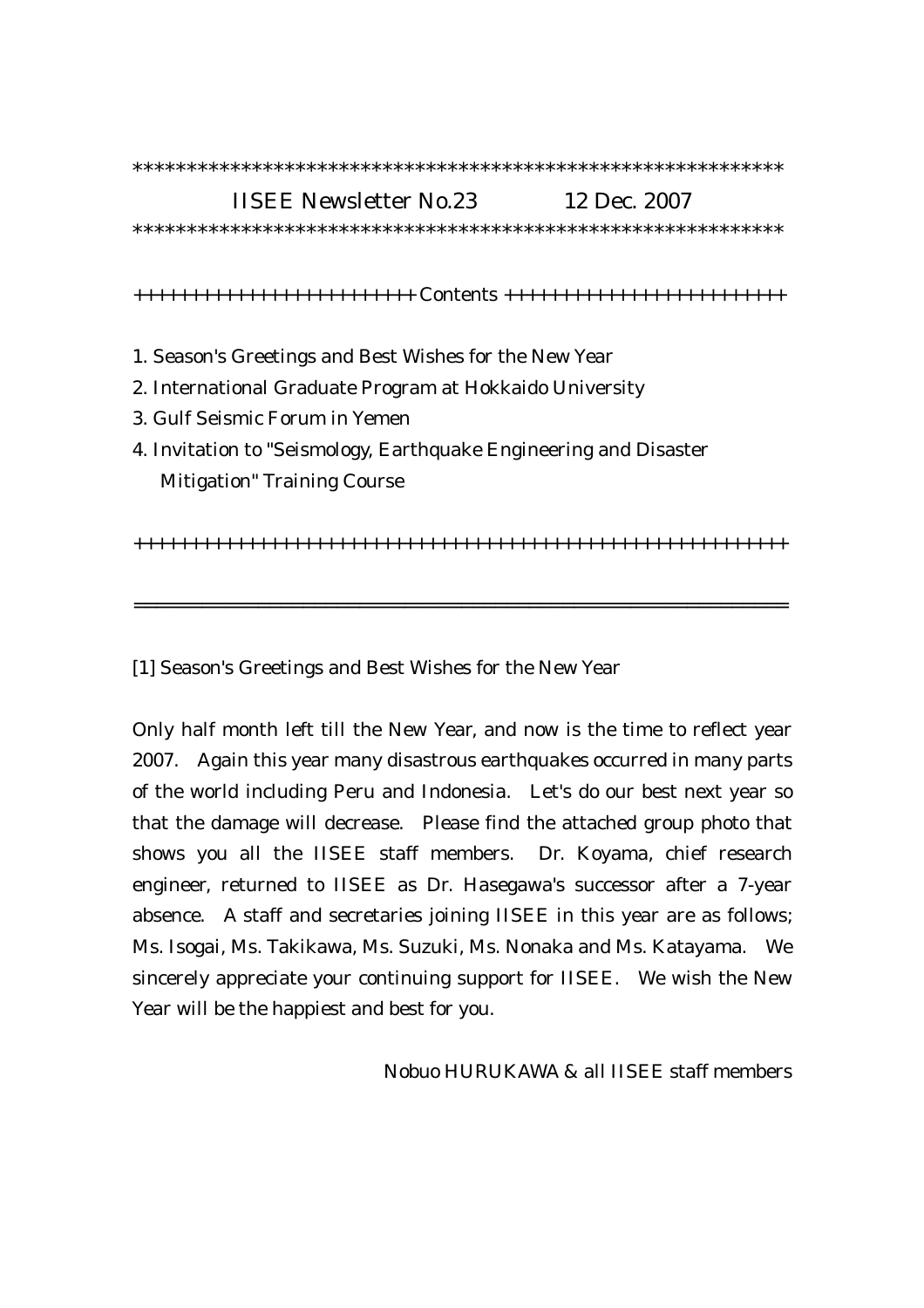

## *Season's Greetings and Best Wishes for The New Year* 2007 / 2008

*IISEE*

*Nobuo Hurukawa Director* 

Administration Division Mr. SAKURAZAWA, S Ms. ISOGAI, A Mr. KONISHI, K Research Engineer Dr. TAMURA, M Dr. SAITO, T Dr. KOYAMA, S Dr. KASHIMA, T Research Seismologist Dr. YOKOI, T Dr. HARA, T Dr. SHIBAZAKI, B Dr. FUJII, Y Visiting Research Staff Dr. MINOWA, C Dr. INOUE, H Dr. YAGI, Y JICA Coordinator Ms. SHIBATA, Y **Secretaries** Ms. KUSAMA, R Ms. NARUSHIMA, A Ms. NONAKA, M Mr. NISHIMURA, N Ms. KATAYAMA, J Ms. SUZUKU, T Ms. FUKUMURA, Y Ms. TAKIKAWA, C Ms. KITAGAWA K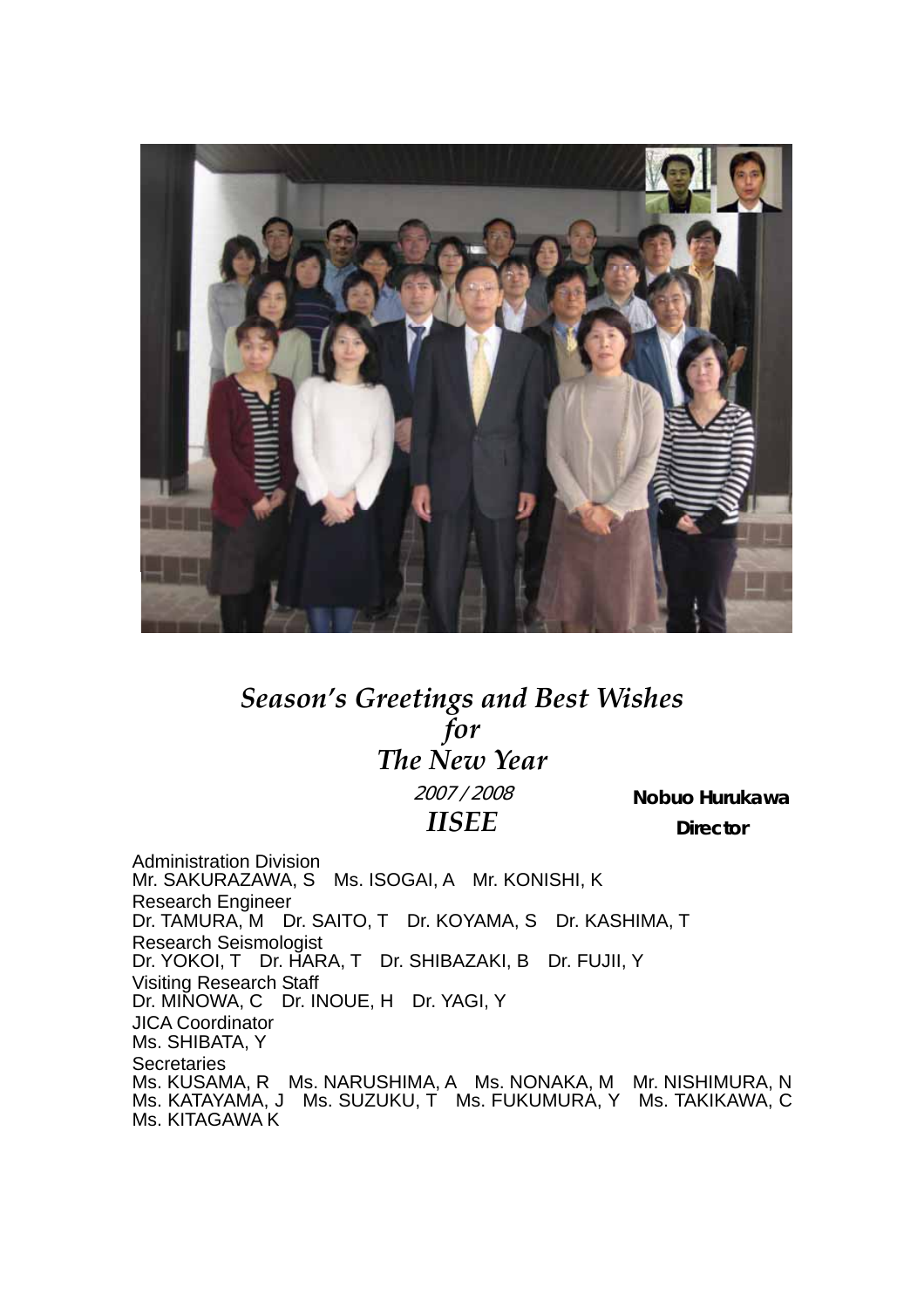----------------------------------------------------------------------------------------------------------

[2] International Graduate Program at Hokkaido University

Hokkaido University presents "International Graduate Program in the Natural History Sciences" (I-NHS) in which foreign students can study earth and planetary sciences in Hokkaido, Japan. There are both Master and Ph.D. courses. The official language will be English. If you are interested in this program, please visit the following sites:

<http://www.hokudai.ac.jp/en/admission/admissions.html> <http://www.sci.hokudai.ac.jp/grp/i-nhs/home/>

If you wish to come to Japan for study, the following sites will be helpful: [http://www.mext.go.jp/a\\_menu/koutou/ryugaku/kokuhi/tokubetu/07032702.](http://www.mext.go.jp/a_menu/koutou/ryugaku/kokuhi/tokubetu/07032702.htm) htm

<http://www.jpss.jp/eng/index.html>

Tatsuhiko HARA Chief Research Scientist, IISEE

----------------------------------------------------------------------------------------------------------

[3] Gulf Seismic Forum in Yemen

The Fifth Gulf Seismic Forum will be held on April 6-9, 2008 in Sana'a Yemen. The abstract submission deadline (EXTENDED) is 30 December 2007, and ex-participants in Yemen invite you to the Forum. Since I plan to attend it to introduce IISEE's activities, I really hope to meet as many as ex-participants there. Please visit the following website on Forum: <http://www.ysoc.net/fcircular.htm>

> Nobuo HURUKAWA Director, IISEE